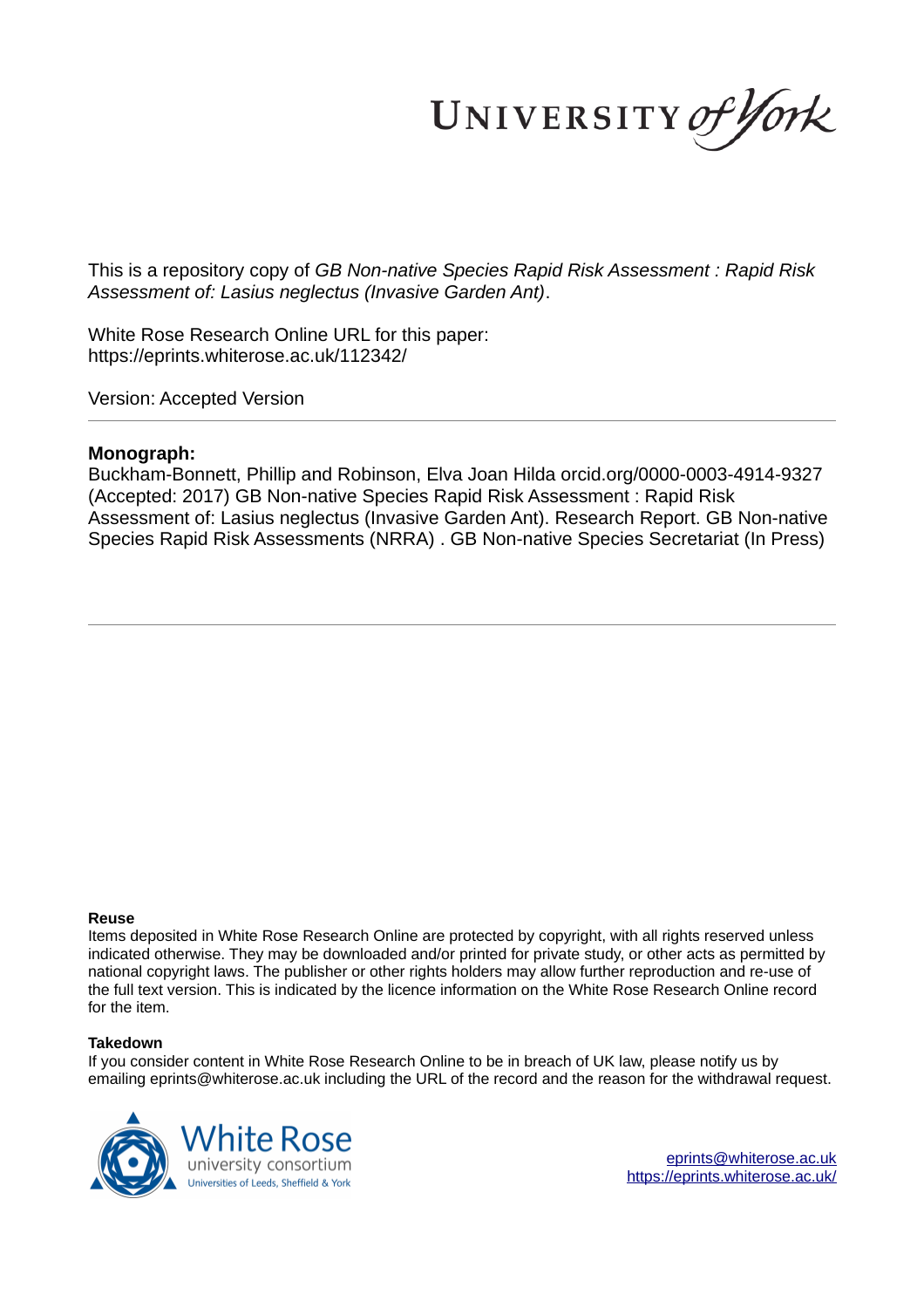# **GB Non-native Species Rapid Risk Assessment (NRRA)**

**Rapid Risk Assessment of:** *Lasius neglectus* (Invasive Garden Ant) **Author:** Phillip Buckham-Bonnett, Elva J H Robinson

**Version:** Draft 1 (06/05/2016), Peer Review (04/11/2016), NNRAP 1<sup>st</sup> review (*Nov 2016*), Draft 2 (*11/01/2017*), etc. **Signed off by NNRAP:** TBC **Approved by Programme Board:** [sent September 2015] **Placed on NNSS website:** TBC

## **Introduction:**

The rapid risk assessment is used to assess invasive non-native species more rapidly than the larger GB Non-native Risk Assessment. The principles remain the same, relying on scientific knowledge of the species, expert judgement and peer review. For some species the rapid assessment alone will be sufficient, others may go on to be assessed under the larger scheme if requested by the Non-native Species Programme Board.

## **Guidance notes:**

- We recommend that you read all of the questions in this document before starting to complete the assessment.
- Short answers, including one word answers, are acceptable for the first 10 questions. More detail should be provided under the subsequent questions on entry, establishment, spread, impacts and climate change.
- References to scientific literature, grey literature and personal observations are required where possible throughout.

**1** - What is the principal reason for performing the Risk Assessment? (Include any other reasons as comments)

**Response:** *To rapidly assess the risk associated with this species in Great Britain* 

## **2** - What is the Risk Assessment Area?

**Response:** *Great Britain*

# **3** - What is the name of the organism (scientific and accepted common; include common synonyms and notes on taxonomic complexity if relevant)?

### **Response:**

*Lasius neglectus* Van Loon, Boomsma & Andrásfalvy, 1990 (Hymenoptera, Formicidae) Common names: Invasive Garden Ant (preferred), Asian Super-Ant

The species has sometimes been incorrectly synonymised with *Lasius turcicus* due to morphological similarities (Seifert, 2000). In records predating its description in 1990, the species is often thought to be *Lasius alienus*.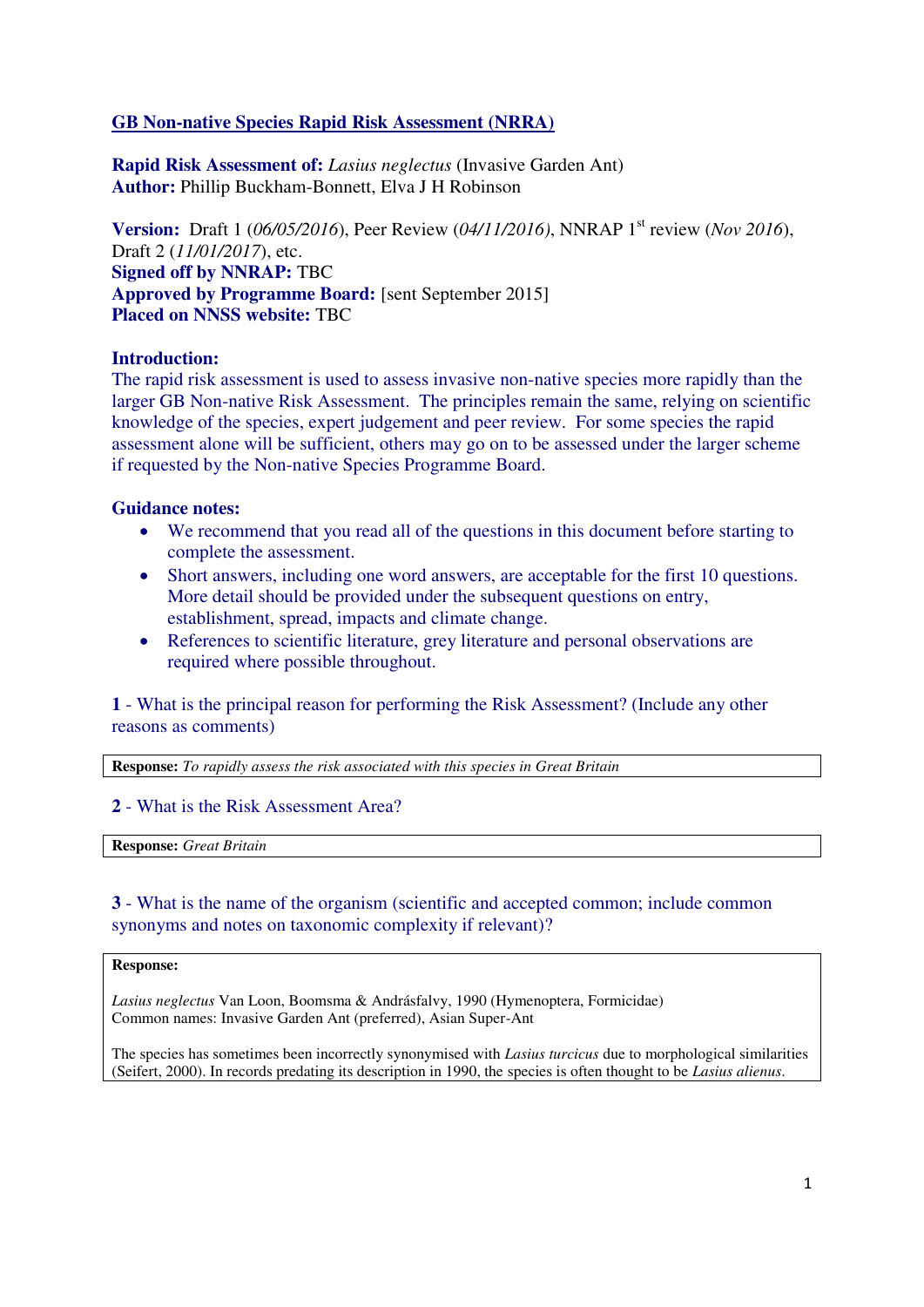# **4** - Is the organism known to be invasive anywhere in the world?

### **Response:**

Yes. *Lasius neglectus* is a widespread invasive pest in Europe and Asia Minor and has been recorded at over two hundred sites across twenty countries (see Figure 1).

Global distribution information can be found at: www.creaf.uab.es/xeg/Lasius/Ingles/distribution.htm



Figure 1 – Map showing the location of all known *Lasius neglectus* colonies. Blue dots represent locations where the ant has been found, countries with colonies are indicates in grey, and the likely home range of the ant [adapted from Cremer et al. (2008)**]** is indicated in brown**.** Data from (Boase, *pers. comm.*; Espadaler and Bernal, 2015; Gippet et al., 2016; Le Parisiene, 2015; *pers. obs.* [PBB])**.**

# **5** - What is the current distribution status of the organism with respect to the Risk Assessment Area?

### **Response:**

As of the NRRA Draft 2 date, *Lasius neglectus* is established at seven locations in Great Britain and has been successfully eliminated from one location (see Figure 2).

It was first found at Hidcote Manor, Gloucestershire in 2009 where it occupies approximately 14ha (Boase, 2014; Fox, 2010)**.** A small satellite colony has formed in a quarry approximately 800m to the East of the main colony most likely as a result of transport from Hidcote (Boase, *pers. comm.*).

*Lasius neglectus* was found in low numbers at Stowe, Buckinghamshire in 2010 on building materials imported from Italy. An immediate eradication response appears to have prevented the species becoming established at this site (Boase, *pers. comm.*).

*Lasius neglectus* was found in the Cambridge University Botanic Gardens in 2010 (*pers. obs.* [PBB]) where it is now well established covering an area of approximately five hectares (Boase, *pers.comm*, *pers. obs.* [PBB]).

In 2014 *Lasius neglectus* was found in Hendon, North London. An initial inspection found the species occupies at least one hectare of residential and commercial properties (Boase, *pers. comm.*).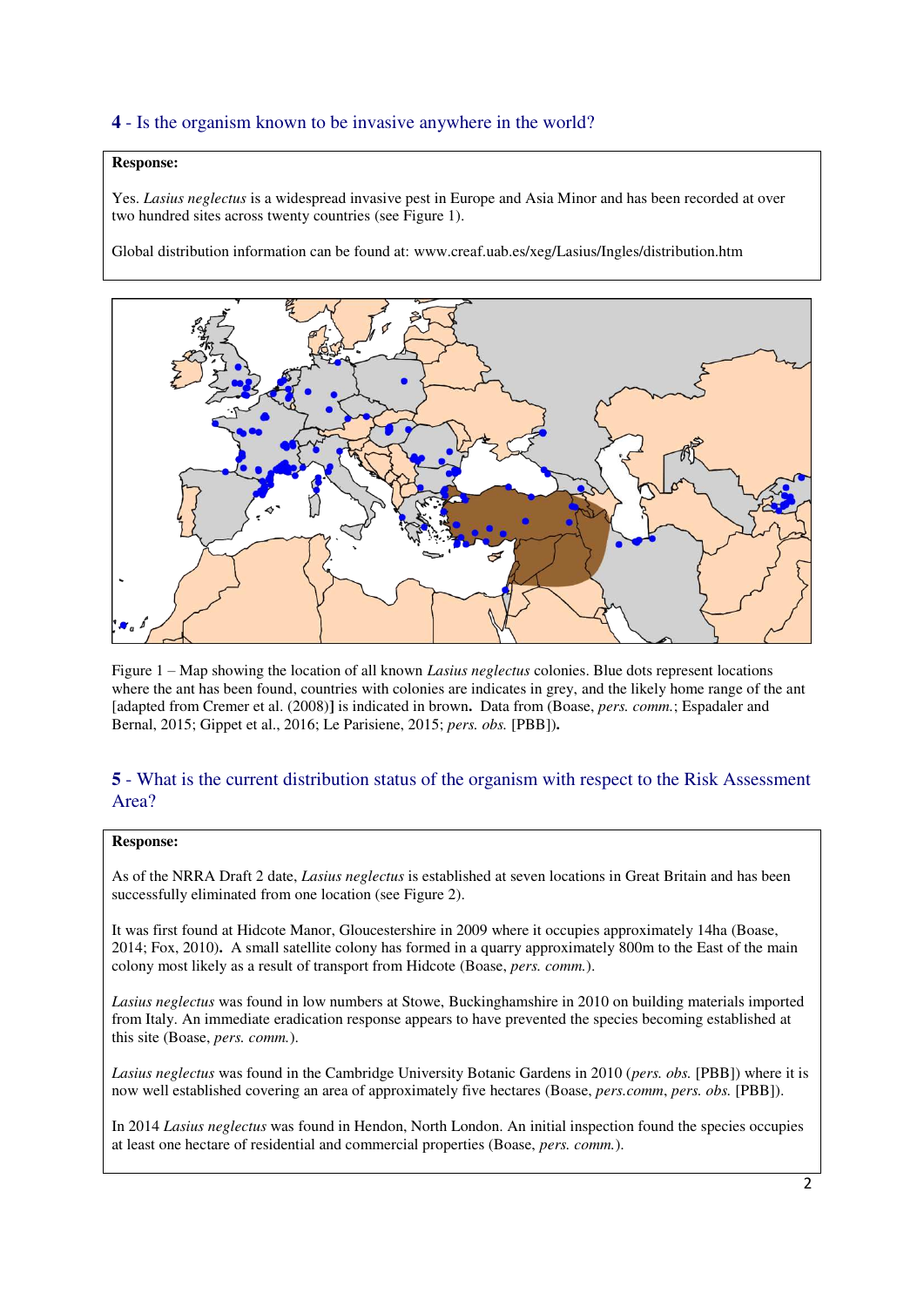In 2016 *Lasius neglectus* was found in the village of Kirk Smeaton in North Yorkshire. It extends approximately 500 metres along a road and currently affects in the region of sixty residential properties (*pers. obs.* [PBB]).

In 2016 *Lasius neglectus* was also found in the grounds and buildings of a farm and school near Rodmell in East Sussex where it occupies at least two to three hectares (Boase, *pers.comm.*). Control attempts so far have had little success.

In 2016 *Lasius neglectus* was also detected in Eastbourne, East Sussex where it occupies an area of at least 7ha. The species is found in residential properties, gardens, college buildings and pavements and has reached pest status (Boase, *pers. comm.*).

In 2016 a *Lasius neglectus* colony was detected in a luxury apartment block in the vicinity of Holland Park, London (W8). The extent of this infestation is unknown (Boase, *pers. comm.*).

Moreover, *Lasius neglectus* is taxonomically cryptic (i.e. superficially similar to some British ant species), therefore hard to detect. This means *L. neglectus* usually goes unnoticed until it reaches pest status and is therefore likely to be present at more sites than currently known. It is important to note that the size of a colony is not necessarily and indicator of establishment date as colonies can grow and shrink at different rates (Tartally et al., 2016).

*Lasius neglectus* is often found in and around buildings. This is likely a result of human mediated transport and factors such as the availability of suitable nest sites. Warmth for overwintering may also be a benefit but *Lasius neglectus* is able to overwinter in much colder areas that Great Britain, for example sites where the mean air temperature in the coldest month of -4.4°C (Seifert, 2000).



Figure 2 – The location of known *Lasius neglectus* colonies (green circles), sites where the species has been eradicated (blue triangles). Information correct as of NRRA review date.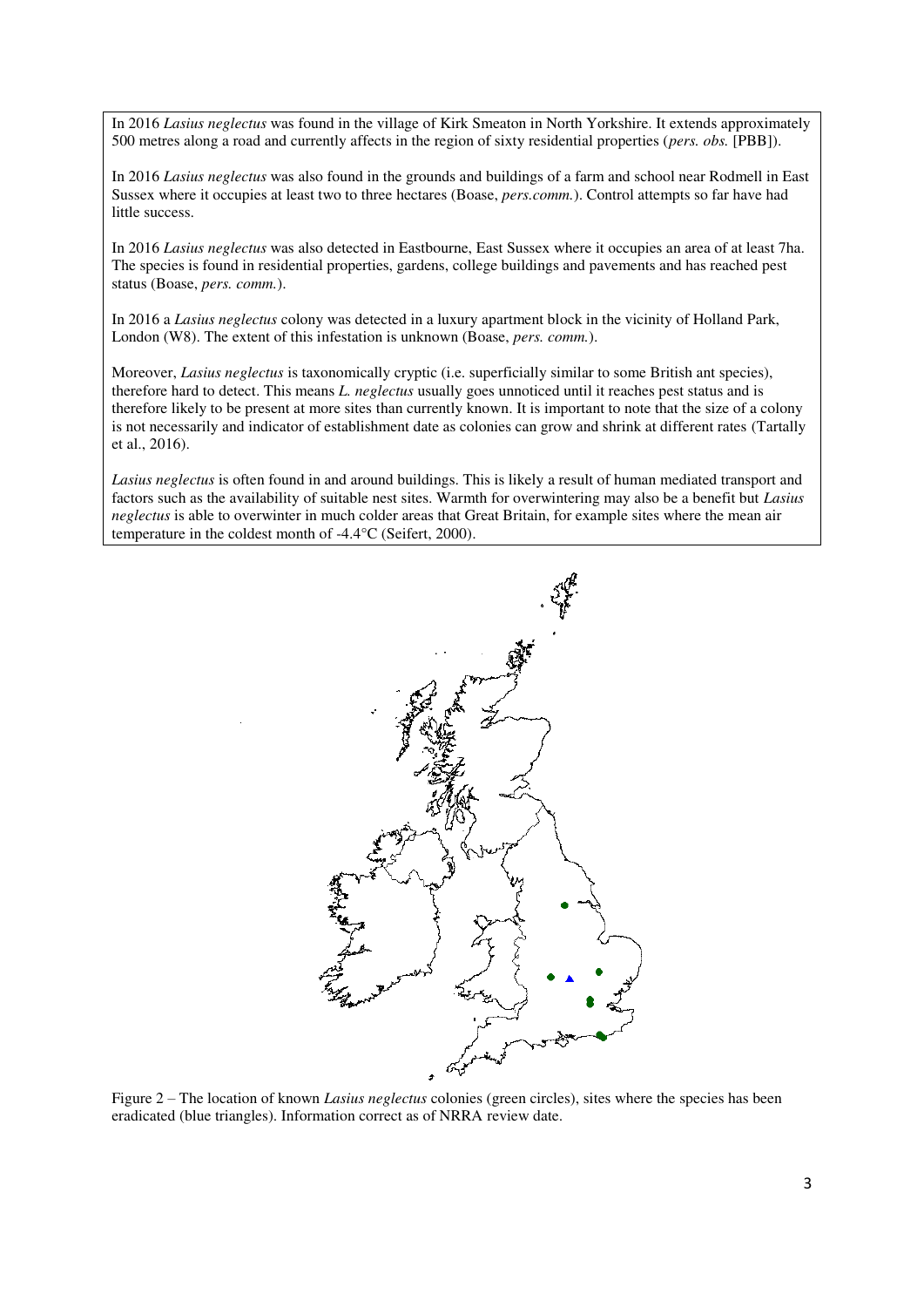**6** - Are there conditions present in the Risk Assessment Area that would enable the organism to survive and reproduce? Comment on any special conditions required by the species?

## **Response:**

The whole of Great Britain (with the exception of some mountainous regions) is thought to be currently climatically suitable for *Lasius neglectus*, with the potential range increasing under climate change forecasts (Bertelsmeier et al., 2015a). *Lasius neglectus* can survive in a wide range of habitats. Whilst it is usually found in highly disturbed areas such as gardens, parks, urban areas and pasture (Boase, 2014; Czechowska and Czechowski, 2003; Espadaler, 1999; Recerca and Forestals, 2003), it can also invade natural sites (Paris and Espadaler, 2012).

*Lasius neglectus* exhibits very flexible foraging behaviour, exploiting a wide range of food sources. It forages on both floral and extra-floral plant nectaries (Espadaler et al., 2007; *pers. obs.* [PBB]) and forms mutualisms with a diverse group of honeydew producing insects, including some of which are non-native (*pers. obs.*  [PBB]). This means that the species is highly likely to be able to find food sources at new sites. Once established, *L. neglectus* causes an increase in the abundance of taxa such as aphids which it utilises as a food resource (Paris and Espadaler, 2009) promoting its continued success.

*Lasius neglectus* forms supercolonies comprising multiple non-antagonistic nests that can each contain multiple queens (Boomsma et al., 1990; Espadaler et al., 2004). This, combined with the species's aggressive behaviour towards other ant species (Bertelsmeier et al., 2015b; Cremer et al., 2006; Santarlasci et al., 2014) means that native ant communities are unable to resist the spread of the invasive ant. The low parasite prevalence in *L. neglectus* and low levels of intraspecific aggression (Cremer et al., 2008) also contribute to its ability to readily establish, survive, and thrive in novel locations.

# **7** - Does the known geographical distribution of the organism include ecoclimatic zones comparable with those of the Risk Assessment Area or sufficiently similar for the organism to survive and thrive?

#### **Response:**

Yes – see response to questions 4 and 6.

**8** - Has the organism established viable (reproducing) populations anywhere outside of its native range (answer N/A if you have answered 'yes' to question 4)?

| <b>Response:</b> |  |
|------------------|--|
| $\rm N/A$        |  |

# **9** - Can the organism spread rapidly by natural means or by human assistance?

### **Response:**

### **Natural spread**

Unlike most species in the genus *Lasius*, *Lasius neglectus* queens do not usually fly during or post mating. However, queen morphology suggests that they should be capable of flight (Espadaler and Rey, 2001) and on one occasion a queen was found suspended in a spider's web in a location that would have been difficult to access without flight (Schultz and Seifert, 2005). The rarity of dispersal by flight means that the spread of the invasive ant locally is relatively slow and the species does not tend to arrive at novel sites via this means. Instead, colonies bud off new nests from existing colonies (dependent colony foundation). Budding involves a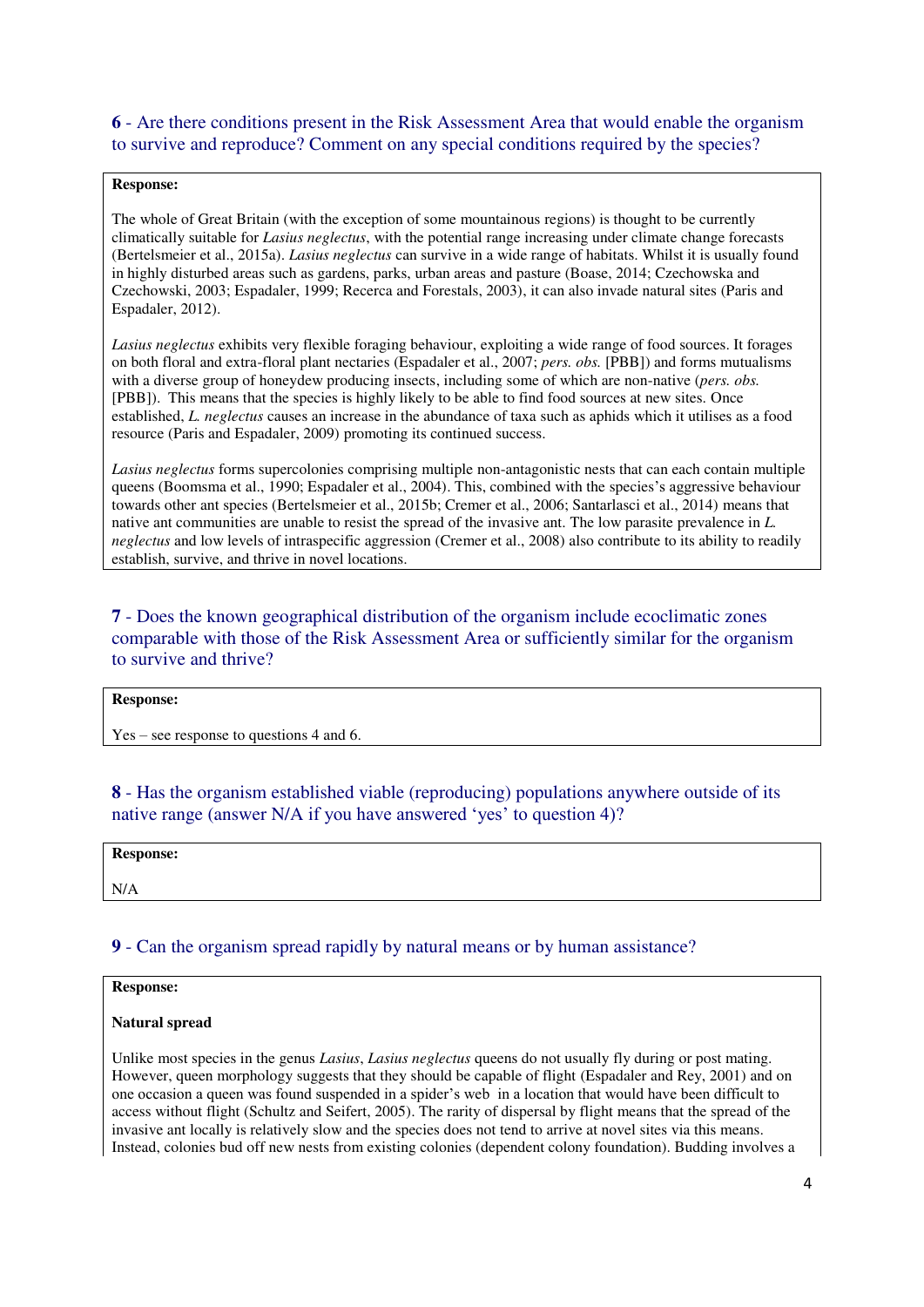queen (or queens) moving to a new nest site with part of the population of adult workers. The area occupied by colonies has been recorded as expanding by an average of 13m per year in all directions with new buds forming up to 30m away (Tartally, 2006). Elsewhere, figures ranging between an increasing radius of 2.75m and 10.6m per year have been reported (Espadaler and Bernal, 2007).

The rate of natural spread is dependent upon the habitat available in the location of the colony. *Lasius neglectus* is less likely to spread into areas dominated by coniferous plants than warmer, more open areas (Tartally, 2006), and dense, overgrown vegetation is unfavourable (Schultz and Seifert, 2005). Roads and pavements provide a conduit for the rapid spread of *L. neglectus* (Tartally, 2006; *pers. obs.* [PBB]) by providing warm and robust nest sites. The dependence of some colonies on aphids in large trees has been suggested as a factor limiting their spread (Van Loon et al., 1990) but the species also shows a preference for isolated trees over core woodland areas (Paris and Espadaler, 2012). This suggests a trade off between thermal requirements and food availability. *Lasius neglectus* appears to be thermophilic in Great Britain, and most abundant in open habitats with exposed soil or stones with nearby food sources (*pers. obs.* [PBB]).

The maximum possible area occupied by a *Lasius neglectus* colony is unknown but the largest reported area is 20ha (Le Parisiene, 2015). This is considerably larger than any of the known Great Britain colonies.

### **Human mediated dispersal**

Human mediated dispersal in the soil of potted plants is the most likely mechanism for the spread of *Lasius neglectus* over distances greater than 100m (Espadaler et al., 2007; Schultz and Busch, 2009; Van Loon et al., 1990). *Lasius neglectus* is frequently found in location that are associated with botanical exchange (see question 5). Other possible mechanisms for accidental human mediated dispersal include the disposal of construction or green waste (Boase, 2014). The movement of soil and building materials are likely to be important for human mediated dispersal at local and regional scales (i.e. hundreds of metres to hundreds of kilometres). For example the movement of soil to build embankments is linked to the establishment of sixty nine *L. neglectus* supercolonies in the vicinity of Lyon, France (Gippet et al., 2017). The behavioural, chemical and genetic similarities between and within populations in Europe (Ugelvig et al., 2008) support the hypothesis of natural dispersal over short distances and human mediated dispersal over large distances.

**10** - Could the organism itself, or acting as a vector, cause economic, environmental or social harm in the Risk Assessment Area?

### **Response:**

#### **Environmental Harm**

*Lasius neglectus* saturates the habitat it invades and reaches very high abundances (Espadaler et al., 2004; Van Loon et al., 1990). *Lasius neglectus* is highly aggressive towards other ants (Cremer et al., 2006) and its numerical advantage allows it to outcompete larger native ant species (Santarlasci et al., 2014). The effects on native ant species can be dramatic with their being excluded from the core area of *Lasius neglectus* colonies (Tartally, 2000). In addition to its impact on native ant communities, the presence of *L. neglectus* also reduces the overall species diversity in an area and in particular reduces the richness of isopods (Nagy et al., 2009). In contrast, the presence of the invasive ant tends to lead to an increase in the abundance of aphids (Paris and Espadaler, 2009), and other non-aphid Hemiptera (Nagy et al., 2009). *Lasius neglectus* feeds on honeydew excreted by Hemiptera and protects them from predators and parasitoids (Espadaler, 1999). In Spain *Lasius neglectus* is estimated to collect more than twice as much honeydew per tree than native ants. This removal of phloem sap is likely to have a not insignificant impact on the health of the trees (Paris and Espadaler, 2009). There have even been anecdotal reports that the aphid load resulting from the presence of *Lasius neglectus* can kill the host trees (Espadaler, 1999). Impacts are highly localised around each colony.

### **Economic Harm**

The biggest potential for economic harm from *Lasius neglectus* is probably via its interaction with aphids. If *Lasius neglectus* were to spread into agricultural areas, particularly those using organic farming methods, it could have a significant impact on yield. The deleterious effects of native ant species (via their interaction with aphids) on crop plants have already been reported (Banks and Macaulay, 1967).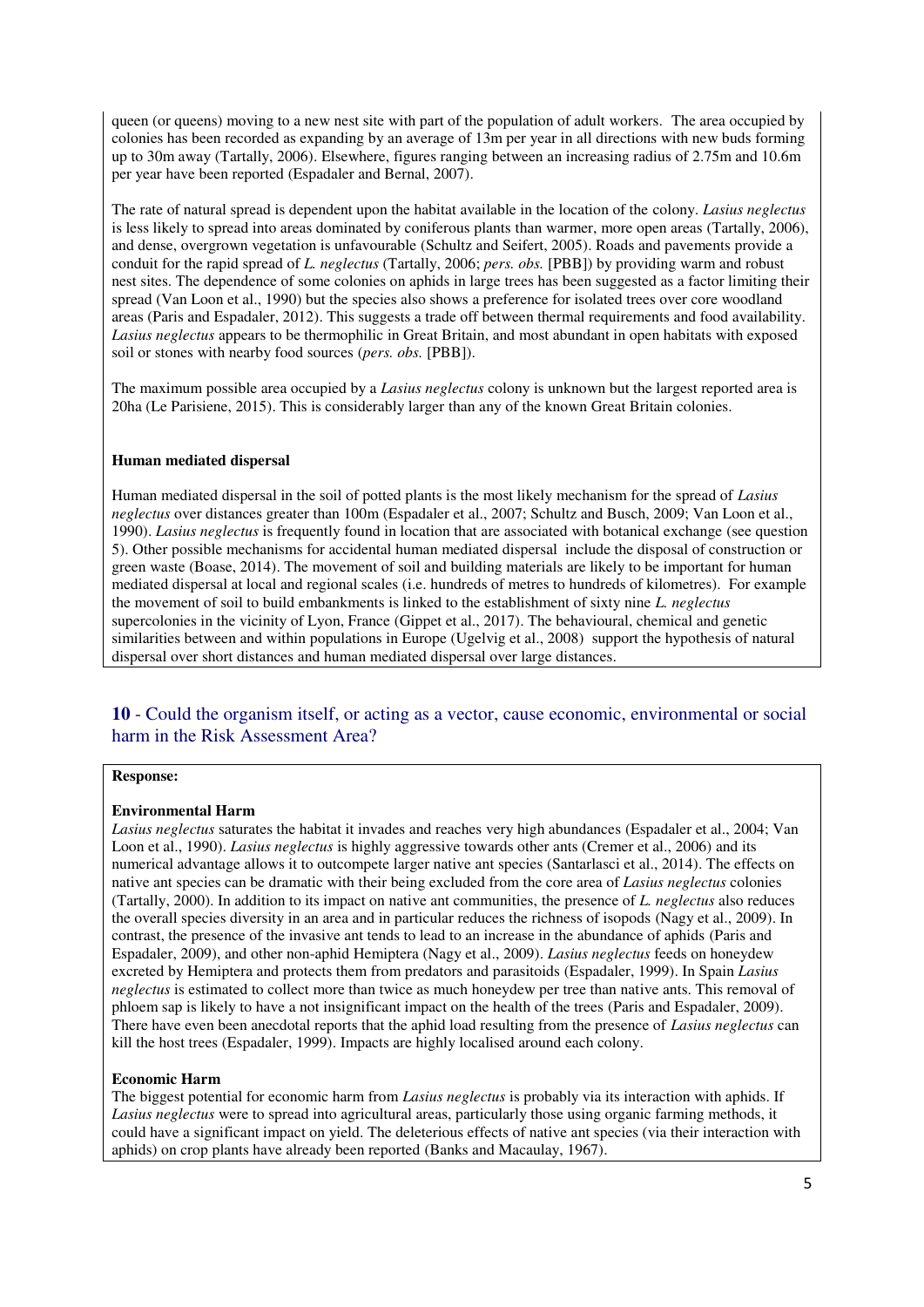*Lasius neglectus* has been blamed for damaging electrical equipment in a variety of locations where is it a pest species (Espadaler, 1999; Jolivet, 1986; Rey and Espadaler, 2004). Whilst the precise monetary value of this damage is rarely assessed, a colony at Saint-Desirat, France is estimated to have caused €5000 worth of damage over 4 years (Le Parisiene, 2015). The cost of reducing ant numbers within homes both in terms of materials used and expertise required is likely to be significant over time. The presence of *L. neglectus* could also have a negative impact on the value of property in an area, if the infestation were publicised. Measures taken to prevent the spread of ants from existing locations (e.g. restrictions on the movements of plants and soil) also result in a cost both in terms of inconvenience and money (Boase, 2014).

#### **Social Harm**

*Lasius neglectus* workers do not possess a sting, do not spray formic acid, and are too small to break the skin when biting humans. However, the species readily invades homes, causing distress to residents, and can interfere with activities such as gardening (*pers. obs.* [PBB]). There are no known human allergies to *L. neglectus*. The social harm caused by *L. neglectus* is through annoyance rather than danger.

#### **Vector**

The nests of *Lasius neglectus* are home to various myrmecophiles (ant-partnered symbionts), including species such as the cricket *Myrmecophilus fuscus* which are not native to Great Britain (Stalling et al., 2015). Some of these, for example the woodlouse *Platyarthrus schoblii* have been co-introduced outside of their native range alongside the invasive ant (Tartally et al., 2004). Whilst these are not known to cause economic or social harm, their impact on native myrmecophiles (e.g. the woodlouse *Platyarthrus hoffmannsteggii*) is unknown. Some *L. neglectus* colonies in Europe are infected with the fungal pathogen *Laboulbenia formicarum* (Tragust et al., 2015). This ant-specific pathogen is originally from North America and if introduced to Great Britain could potentially spread to native ant species as it has on Madeira (Espadaler and Santamaria, 2003). In North America, the pathogen is known to infect 17 species in the ant subfamily Formicinae (references in: Espadaler et al., 2011).

| Harm                        | Location                                 | <b>References</b>                        |
|-----------------------------|------------------------------------------|------------------------------------------|
| Host/ mutualist to other    | Great Britian [Hidcote], Hungary, Spain  | (Hornung et al., 2005; Stalling et       |
| invertebrates not native to |                                          | al., 2015; Tartally et al., 2004;        |
| <b>Great Britain</b>        |                                          | <i>pers. obs.</i> [PBB])                 |
| Host for ant pathogens not  | France, Spain                            | (Konrad et al., 2015; Tragust et al.,    |
| native to Great Britain     |                                          | 2015)                                    |
| Alters native invertebrate  | Hungary                                  | (Nagy et al., 2009)                      |
| community structure         |                                          |                                          |
| Increases aphid abundance   | Great Britain [Cambridge, Hidcote, Kirk] | (Nagy et al., 2009; Paris and            |
| locally                     | Smeaton], Hungary, Spain                 | Espadaler, 2009; pers. obs. [PBB];       |
|                             |                                          | Sheld, pers. comm.)                      |
| Damages plants (through     | Spain                                    | (Espadaler, 1999)                        |
| interaction with aphids)    |                                          |                                          |
| Excludes native ant species | <b>Great Britain</b>                     | (Boase, 2014; pers. obs. [PBB])          |
| Damage to electrical        | Great Britain [Kirk Smeaton], France,    | (Jolivet, 1986; Le Parisiene, 2015;      |
| equipment                   | Spain                                    | Sheld, <i>pers. comm.</i> )              |
| Annoyance and distress to   | Great Britain [Cambridge, Hidcote, Kirk] | (Mabelis et al., 2010; <i>pers. obs.</i> |
| residents in affected areas | Smeaton, Rodmell], Netherlands           | [PBB]                                    |
| Economic losses due to      | Great Britain [Hidcote]                  | (Boase, 2014)                            |
| control measures etc        |                                          |                                          |

Table 1 – Summary of harm caused by *Lasius neglectus* with locations of examples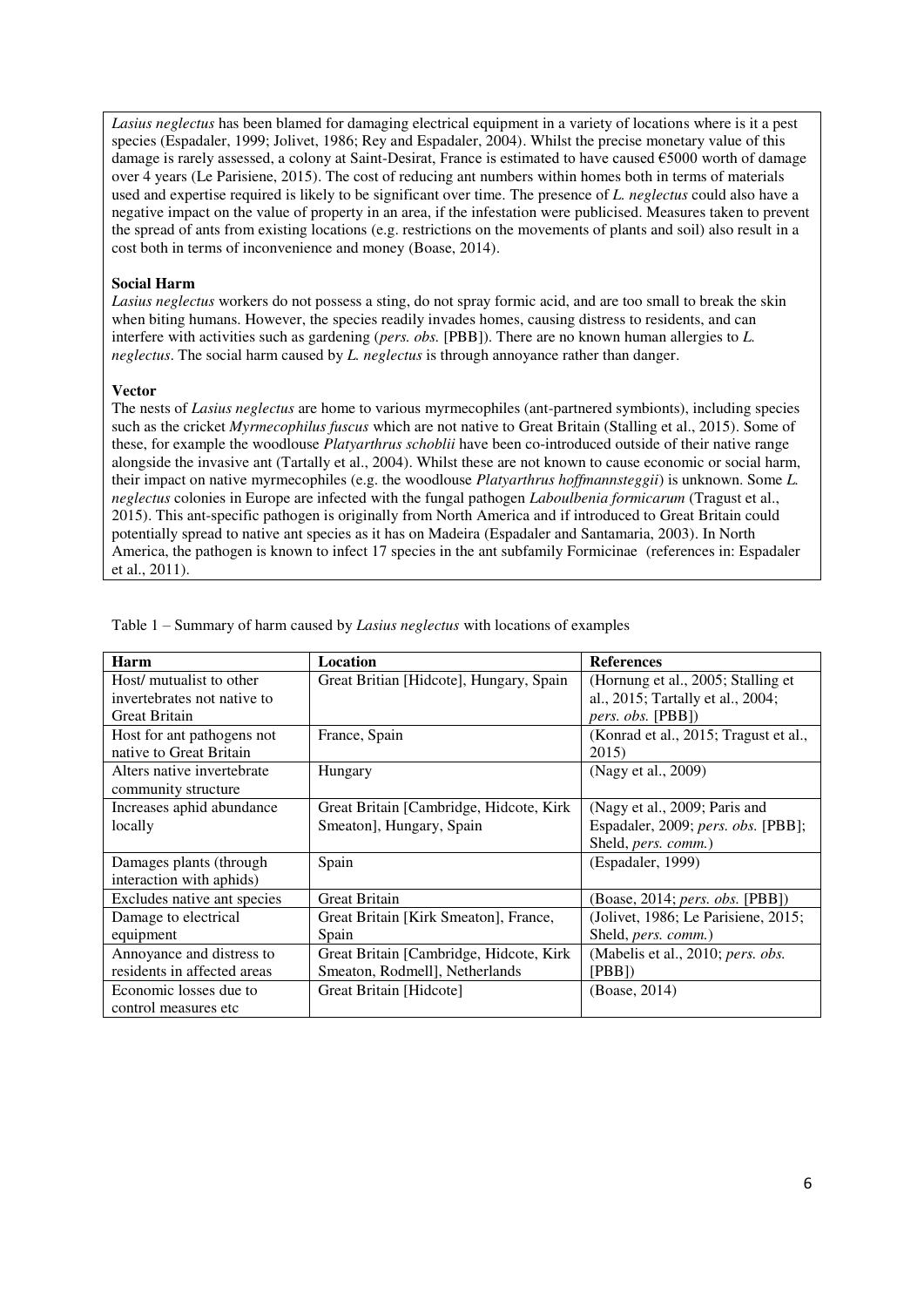# **Entry Summary**

Estimate the overall likelihood of entry into the Risk Assessment Area for this organism (comment on key issues that lead to this conclusion).

**Response:** *very likely* **Confidence:** *very high*

### **Comments (include list of entry pathways in your comments):**

*Lasius neglectus* has already arrived in Great Britain and is known to be established at seven locations (see Figure 2). It is not known whether these populations represent independent introductions from outside Great Britain. There is a risk of further introductions, both from Europe and from existing Great Britain populations.

The most likely pathway for the entry of *L. neglectus* into Great Britain is in the soil associated with potted plants. Therefore, the species is most likely to arrive at areas associated with horticultural exchange as these will have a higher propagule pressure. This includes sites involved in the horticultural trade (e.g. garden centres) but also those involved with plant curation, display or research (e.g. botanic gardens and gardens open to the public). Shipping ports and airports tend to have a high propagule pressure for non-native ant species (Ward et al., 2006). The ability for *L. neglectus* to survive in highly disturbed habitats means that Great Britain points of entry linked to horticultural exchange with Europe are also high risk locations.

Accidental transport with building materials from Europe (as seen with the arrival at Stowe in 2010) is also possible.

Further pathways relating to the spread of *Lasius neglectus* within the Great Britain are detailed in the "Spread Summary" section.

# **Establishment Summary**

# Estimate the overall likelihood of establishment (comment on key issues that lead to this conclusion).

**Response:** *likely* **Confidence:** *very high*

**Comments (state where in Great Britain this species could establish in your comments):** 

A mathematical model suggests that the climate of the whole of the Great Britain (with the exception of some mountainous regions) is currently within the climatic range of existing *Lasius neglectus* populations (both native and invasive). The suitable area is expected to increase under climate change (Bertelsmeier et al., 2015a). (See Bertelsmeier et al. (2015a) Figure 3 for a map.) Whilst this approach does not account for the possible effects of anthropogenic microclimate at invasion sites, *L. neglectus* is reported from one site in its native range that has a mean air temperature in the coldest month of -4.4°C (Seifert, 2000). This indicates that the species should be able to survive British winters.

*Lasius neglectus* is very flexible in both its foraging behaviour (Espadaler et al., 2007; Schultz and Busch, 2009, *pers. obs* [PBB]) and the range of habitats it can occupy (Paris and Espadaler, 2012; Seifert, 2000). In addition, *L. neglectus* is highly aggressive towards other ant species (Cremer et al., 2006). These factors mean the species is well suited to establishment in novel areas (see Question 6).

There are, however, several examples of *Lasius neglectus* colonies ceasing to expand, shrinking, or even disappearing after having become established (Tartally et al., 2016, 2004). The factors contributing to these changes are unclear but could include: climatic variables; a reduction in resource availability (e.g. food or nest sites); adaptation of local pathogens or competitors; and genetic impediments resulting from inbreeding or isolation (Tartally et al., 2016).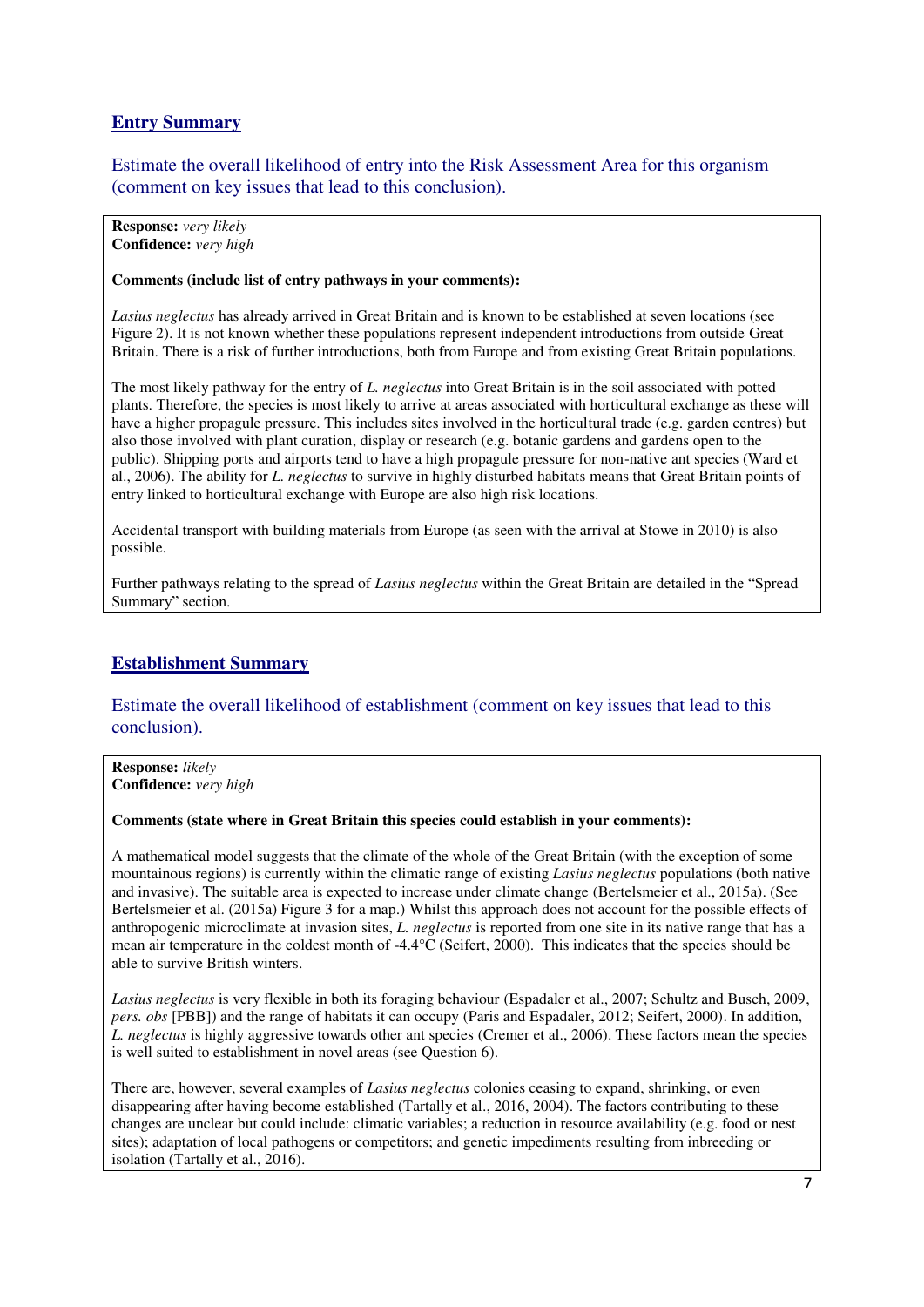# **Spread Summary**

Estimate overall potential for spread (comment on key issues that lead to this conclusion).

**Overall response:** *intermediate* **Confidence:** *high*

**Sub scores:** 

 **Natural spread only:**  Response: *slow*  Confidence**:** *high* 

 **Human facilitated spread only:**  Response: *rapid* Confidence**:** *high* 

**Comments** (in your comments list the spread pathways and discuss how much of the total habitat that the species could occupy has already been occupied):

*Lasius neglectus* currently only occupies a very small fraction of the total habitat that it could potentially occupy, in part due to its low rate of natural dispersal.

### **Natural spread**

Once established at a site, a *Lasius neglectus* colony will expand the area that it occupies if there is suitable habitat for it to expand into. Highly disturbed habitats and urban areas where sufficient food resources are available are likely to allow a higher rate of spread than areas such as grassland or dense woodland. The rate of spread is likely to be low and natural dispersal to new sites unlikely.

### **Human facilitated spread**

The risk of human facilitated spread is high. *Lasius neglectus* is cryptic (i.e. sufficiently similar to native ant species to not be noticed) and is a small species so there is a high likelihood of it not being noticed upon import to Great Britain. Not all known Great Britain populations have measures in place to prevent the spread to new locations so there is also a high risk of accidental transport. Moreover, it is highly likely that further unknown populations exist and the risk of spread from these is also high. With the exception of sites liked with horticultural exchange, it is difficult to predict where the species might be transported. Two Great Britain populations (Hendon and Kirk Smeaton) do not have any apparent strong links with the horticulture so it is unclear how *Lasius neglectus* arrived at these sites.

### **Potential pathways for spread include:**

Transport in soil with potted plants Transport on building materials or waste Transport in soil (bulk quantities) Transport in garden waste Transport in agricultural materials e.g. hay.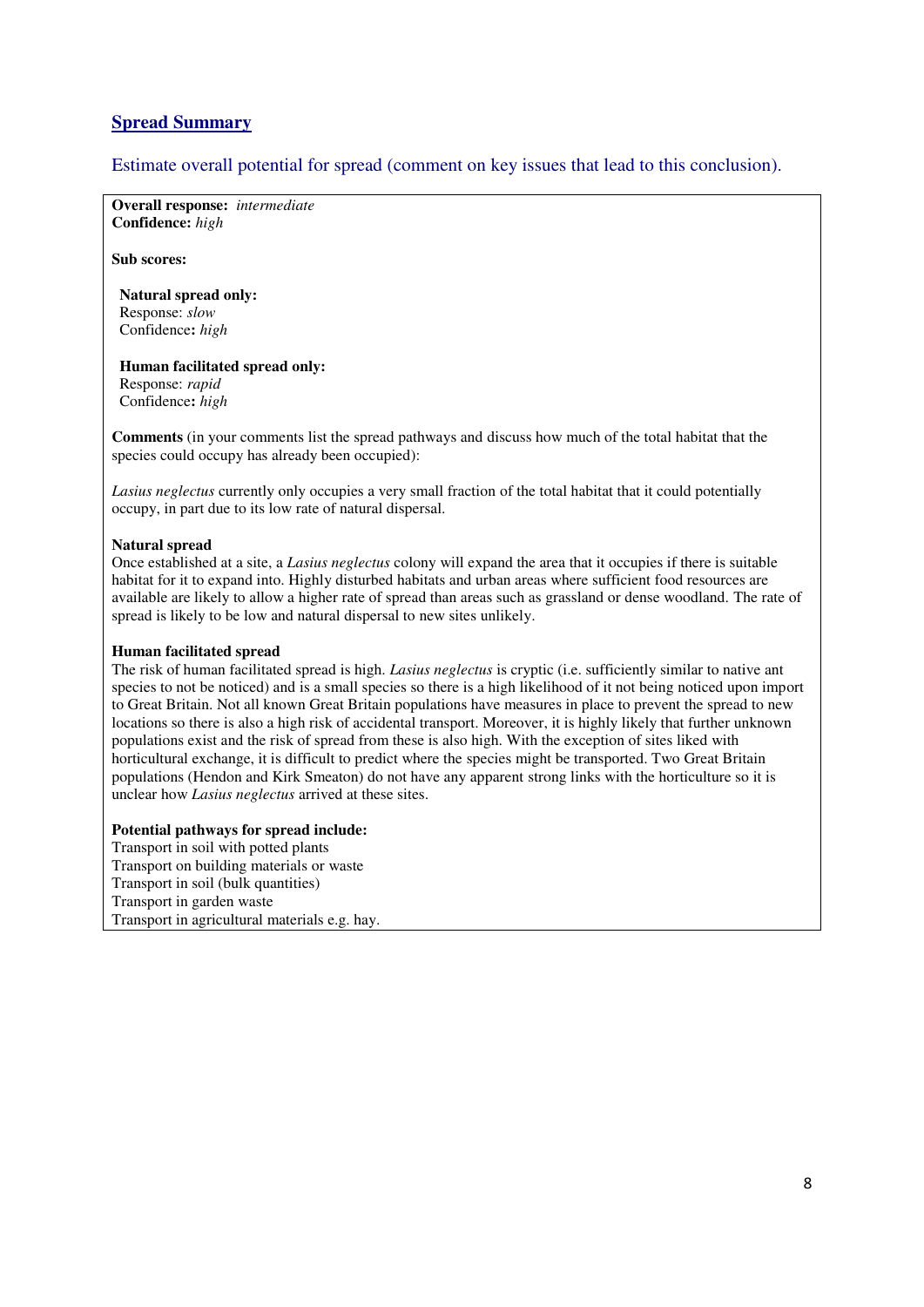# **Impact Summary**

## Estimate overall severity of impact (comment on key issues that lead to this conclusion)

**Overall response:** *moderate* **Confidence:** *medium*

#### **Sub-scores**

### **Environmental impacts:**  Response: *major* Confidence**:** *medium*

 **Economic impacts:**  Response: *moderate* Confidence: *medium*

 **Social impacts:**  Response: *minor* 

Confidence: *medium*

#### **Comments (include list of impacts in your comments):**

#### **Environmental impacts**

The environmental impact of *Lasius neglectus* can be severe but tend to be highly localised around colonies. Impacts include: reducing the abundance of native ants; reducing the richness of native isopods; acting as a vector for other non-native species and diseases; increasing the abundance of Hemiptera (particularly aphids); and potentially impacting plant health via the increase in Hemiptera numbers.

### **Economic Impacts**

Economic impacts resulting from *Lasius neglectus* include: costs relating to the replacement of damaged electrical equipment; the cost of control/ eradication measures; loss of income as a result of control/ eradication measures; a potential impact on property value; and the potential for negative impacts on agricultural production.

### **Social impacts**

The main social impact of *L. neglectus* is the distress and inconvenience caused when it invades homes, properties and gardens.

### **Uncertainty**

The medium confidence in these response levels is in part due to: a lack of data on the impacts of *Lasius neglectus* in Great Britain; the fact that it has only emerged as a pest in the last 30 years so long-term effects are unknown; and the difficulty is estimating the true abundance of this ant in the Great Britain.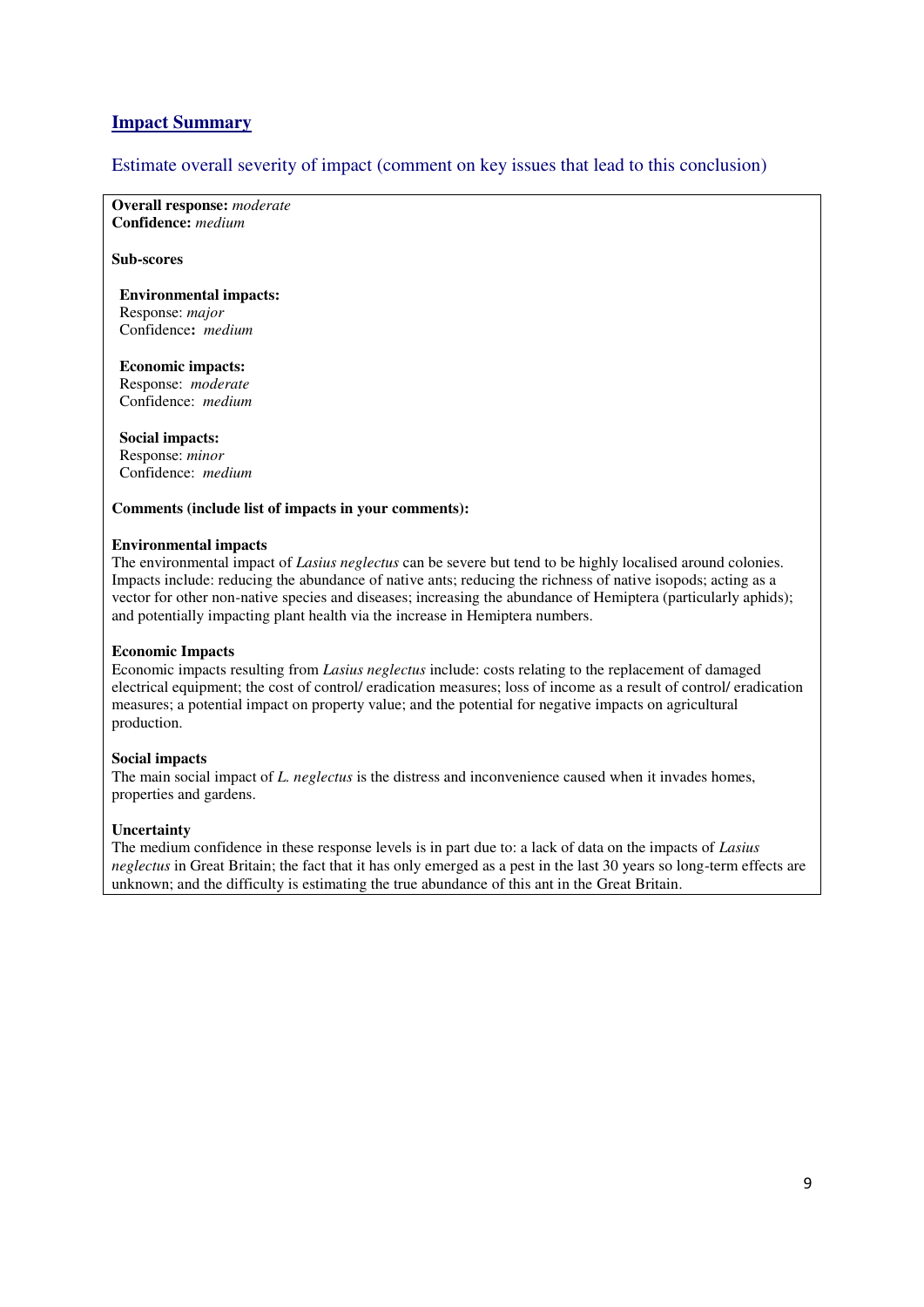# **Climate Change**

What is the likelihood that the risk posed by this species will increase as a result of climate change?

**Response:** *high*  **Confidence:** *high* 

**Comments (include aspects of species biology likely to be effected by climate change (e.g. ability to establish, key impacts that might change and timescale over which significant change may occur):** 

*Lasius neglectus* is probably near to the northern edge of its potential range in Great Britain. Whilst the potential Great Britain range will only slightly increase under climate change (Bertelsmeier et al., 2015a), an increase in average temperatures would most likely increase the favourability of Great Britain to the establishment of this species. In Great Britain *Lasius neglectus* appears to be thermophilic in its habitat preference at the local scale (*pers. obs.* [PBB]). Thermophily has also been reported in the most northerly known populations of *L, neglectus* on the European mainland (Schultz and Busch, 2009).

A change in climate that leads to less severe winters or overall warming in Great Britain is likely to be conducive to the spread and persistence of *Lasius* neglectus. A change in Great Britain's climate may also lead to an increase in the demand for and importing of plants native to infected countries such as France and Spain. This could increase the rate at which *Lasius neglectus* arrives in Great Britain.

# **Conclusion**

Estimate the overall risk (comment on the key issues that lead to this conclusion).

**Response:** *high*  **Confidence:** *medium* 

### **Comments:**

Whilst the impacts of *Lasius neglectus* can be severe, both economically and environmentally, they tend to be very localised around colonies. The whole of Great Britain represents a potential habitat for this species but the natural spread of colonies is slow and they are unlikely to reach new sites via natural means. However, the species is cryptic meaning that novel introductions could easily be overlooked. In addition, *Lasius neglectus* populations tend to be identified only once the ant reaches pest status. It is therefore likely that the species is more abundant than we are currently aware and the risk of accidental human-mediated spread from unknown populations is high. The rate at which new populations are discovered globally is increasing exponentially (Espadaler et al., 2007).

A lack of data on the effects of *Lasius neglectus* in Great Britain and the long term stability and survival of *Lasius neglectus* colonies generally adds uncertainty to this conclusion.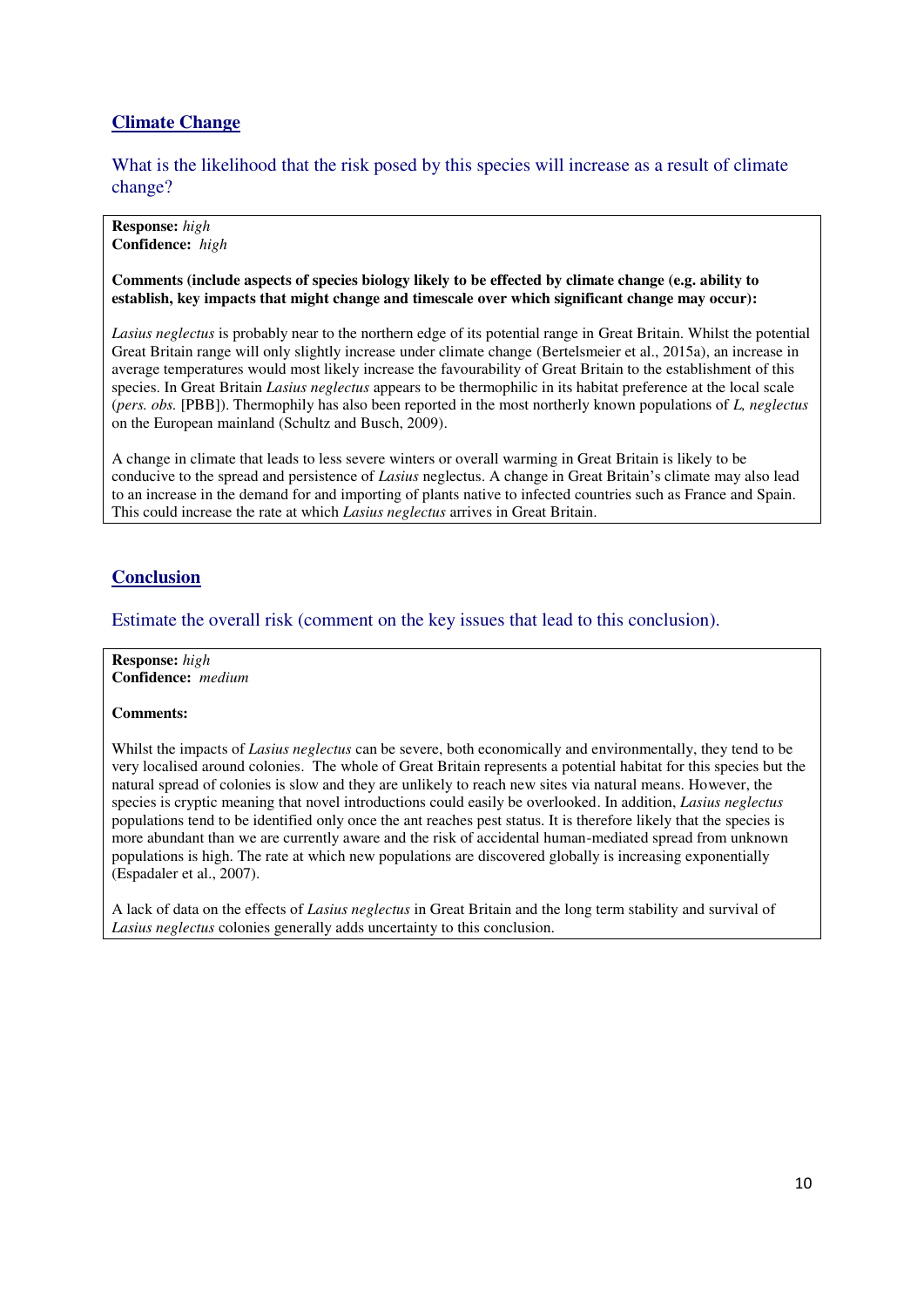# **Management options (brief summary):**

## **1** - Has the species been managed elsewhere? If so, how effective has management been?

#### **Response:**

Multiple studies have reported that control attempts have been unsuccessful but have not indicated what measures were employed (Espadaler, 1999; Schultz and Busch, 2009)**.** 

A field-based trial in Spain used a fourfold approach to attempt to reduce *Lasius neglectus* numbers (Rey and Espadaler, 2004). Trees were fogged with insecticides to kill aphid, tree trunks were painted with a contact insecticide, soil in and around the colony was injected with insecticides and granular bait stations were deployed in houses (see Table 2 for details). This approach had some success in reducing ant numbers. However, the effects were reduced by rainfall in the second year, the contribution of each component is unclear and phoxim (the pesticide used in two of the approaches) is no longer approved for use in the European Union (European Commission 2007/393/EC, 2007).

A field-based trail in Great Britain used a single approach to control *Lasius neglectus* numbers (Boase, 2014). A gel-based insecticide bait (Maxforce® Quantum gel) was used applied in and around houses (see Table 3 for details). This approach achieved a 91% reduction in ant number over one week. However, application of gelbased pesticides is highly labour intensive and unsuitable for scaling up to large areas. A laboratory-based trial of the efficacy of four granular pesticides has been unable to identify a commercially available granular insecticide bait that performs as well as Maxforce® Quantum gel (Buckham-Bonnett et al., *in prep*).

One successful eradication has occurred in Great Britain. The *Lasius neglectus* arriving at Stowe on stone from Italy were immediately identified allowing the whole shipment to be fumigated with phosphine (Boase, 2014). Subsequent surveys for the ant at Stowe have found no evidence of its presence.

| <b>Product</b>    | Ingredient              | <b>Concentration of</b><br>active ingredient | <b>Concentration</b><br>after dilution | <b>Use</b>                 | Approximate<br>application      |
|-------------------|-------------------------|----------------------------------------------|----------------------------------------|----------------------------|---------------------------------|
| Fendona®          | $\alpha$ - cypermethrin | 6%                                           | $0.04\%$                               | Tree trunk spray           | $0.6$ L /tree                   |
| Baythion®         | phoxim (foxim)          | 50%                                          | $0.05\%$                               | Soil injection             | 5 L /injection<br>(100 L/house) |
| Efitax@           | $\alpha$ - cypermethrin | $4\%$                                        | $0.00\%$                               | Tree canopy<br>fogging     | 4 L /tree                       |
| Confidor@         | imidacloprid            | 20%                                          | $0.02\%$                               | Tree canopy<br>fogging     | 4 L /tree                       |
| <b>Blattanex®</b> | phoxim (foxim)          | $0.08\%$                                     | NA (granular)                          | Bait stations in<br>houses | $5 - 10$ per house              |

Table 2 – Insecticide products and use in Rey and Espadaler (2004)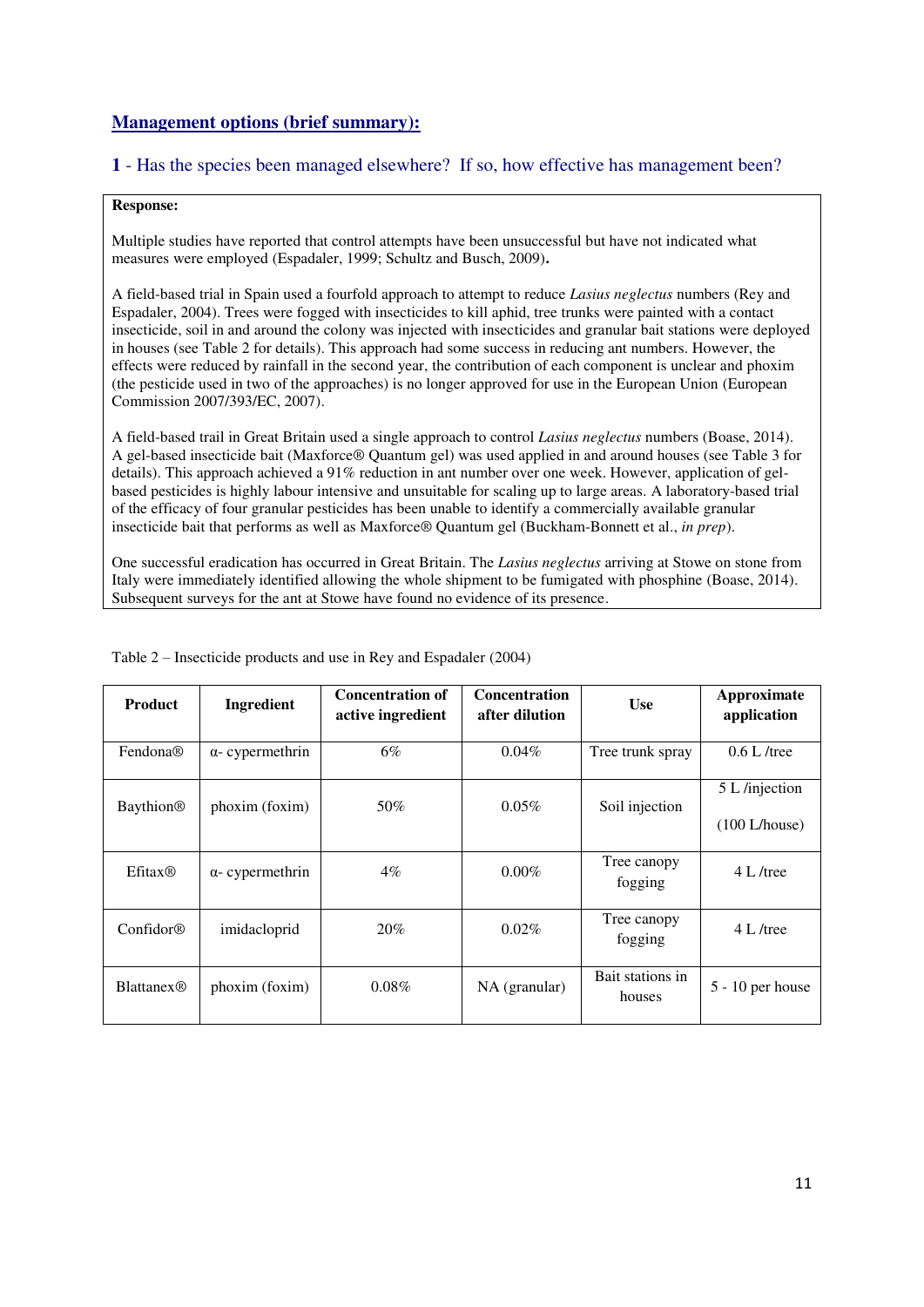Table 3 – Insecticide products and use in Boase (2014)

| <b>Product</b>                   | <b>Ingredient</b> | <b>Concentration of</b><br>active ingredient | <b>Concentration</b><br>after dilution | <b>Use</b>                                                        | Approximate<br>application |
|----------------------------------|-------------------|----------------------------------------------|----------------------------------------|-------------------------------------------------------------------|----------------------------|
| Maxforce <sup>®</sup><br>Quantum | imidacloprid      | $0.03\%$                                     | $NA$ (gel)                             | Injected into<br>bait stations/<br>natural cracks<br>and crevices | $0.2$ g/m <sup>2</sup>     |

# **2** - List the available control / eradication options for this organism and indicate their efficacy.

#### **Response:**

If a *Lasius neglectus* colony is identified when it is small (i.e. within approximately two years of establishment), intensive treatment with a variety of measures (see Table 4) followed by monitoring to ensure the treatment's effectiveness should result in its eradication.

There have been no successful attempts at eradicating large colonies but their size can be limited using the methods outlined in Table 4. Granular baits appear to have a low palatability for *Lasius neglectus* (Buckham-Bonnett et al, *in prep*) whereas gel-based insecticides are effective but highly labour intensive to apply. Water storing crystals such as those used against the Argentine ant (Boser et al., 2014) are likely to be the best toxicant delivery method for large areas, but research into their use with *Lasius neglectus* is required. This should include an evaluation of the effectiveness of various different active ingredients for the species (Hoffmann et al., 2016).

Table 4 – control/eradication options

| <b>Measure</b>                     | <b>Disadvantages</b>                | <b>Effectiveness</b> |
|------------------------------------|-------------------------------------|----------------------|
| Gel ant baits                      | Highly labour intensive application | High                 |
| Granular ant baits                 | Low palatability for Lasius         | Medium - Low         |
|                                    | neglectus                           |                      |
| Fumigation                         | Works best in an enclosed area      | High                 |
| Contact pesticides e.g. painted on | Highly labour intensive application | Medium               |
| trees.                             | Effects reduced by rain             |                      |
| Water storing crystals (laced with | Untested with Lasius neglectus      | Likely high          |
| insecticide)                       |                                     |                      |

# **3** - List the available pathway management options (to reduce spread) for this organism and indicate their efficacy.

#### **Response:**

### **Spread from outside Great Britain**

Preventing the import of *Lasius neglectus* into Great Britain is likely to be difficult due to its wide geographical distribution. However, monitoring sites with a high propagule pressure e.g. botanic gardens, garden centres etc. would help to increase the probability that the ant was caught soon enough after arrival for eradication to take place.

### **Spread from within Great Britain**

A list of pathway management practices in place at Hidcote to prevent the spread of *Lasius neglectus* to other locations is provided in Table 1 of Boase (2015). In summary, these measures prohibit the removal from site of materials which could also contain queens/ brood of *L.neglectus*. The measures include preventing the transport of plants off site (unless from an ant free area), prohibiting the disposal of garden waste off site, and preventing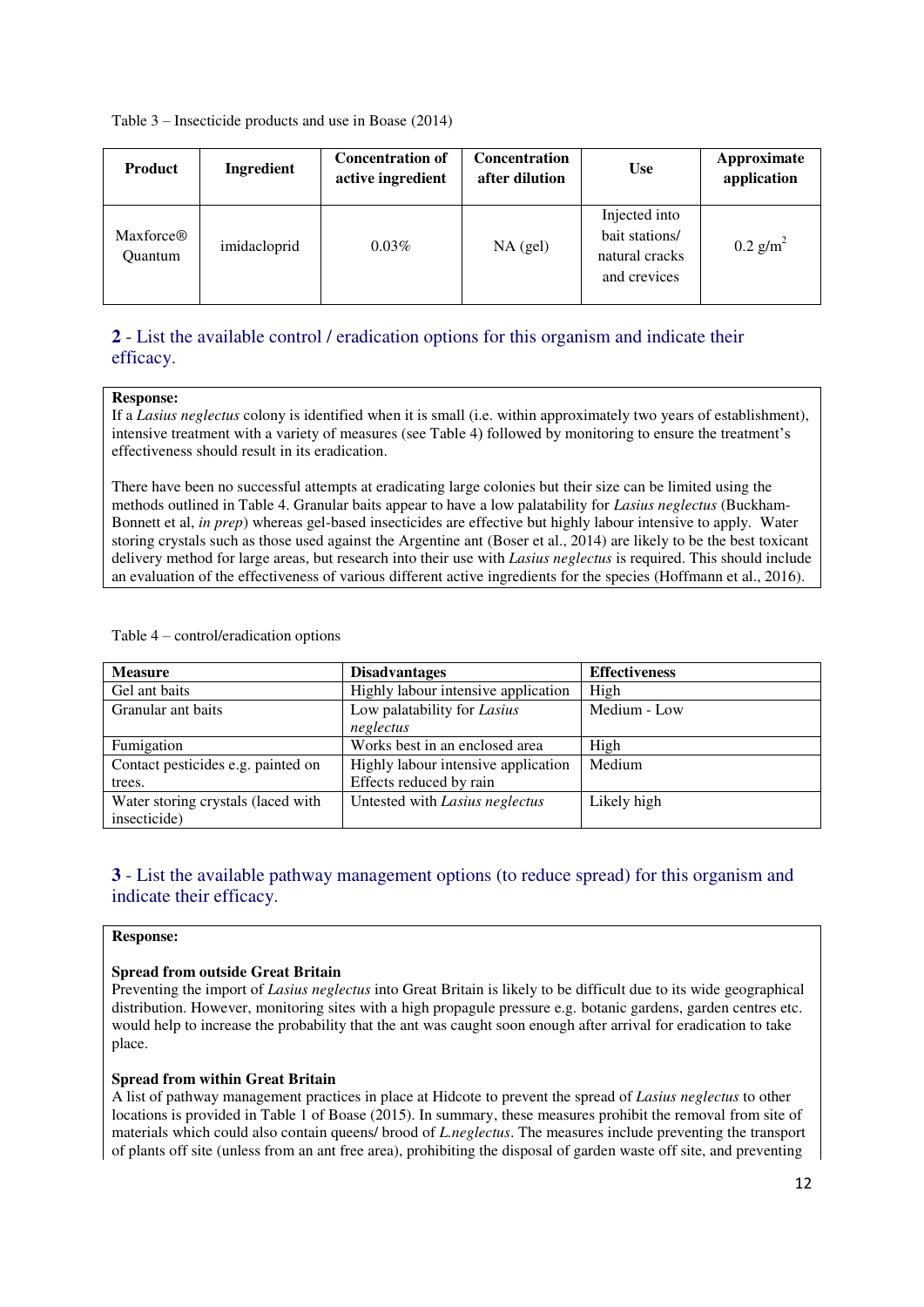building waste/ soil being removed from the site. The application of management strategies such as these are particularly important at sites which distribute plants to other locations.

Garden waste/ rubbish bins collected by councils for infested areas also present a potential (although less likely) pathway. This could lead to the ants being transferred to waste processing sites and then on to other new locations. If a colony were located on farmland, the movement of materials such as soil could facilitate the spread of the ant.

It is likely that new potential pathways will emerge that are specific to the area new colonies inhabit. Assessment of new cases is required to ensure that these pathways are identified.

## **4** - How quickly would management need to be implemented in order to work?

### **Response:**

As the number of new cases discovered globally is increasing exponentially (Espadaler et al., 2007), the sooner pathway management practices are implemented, the more effective they are likely to be. Preventing the spread of *Lasius neglectus* to new locations is the most important measure, followed by steps to eradicate new colonies as soon after establishment as possible.

However, it is likely to be very difficult and expensive to eradicate large established colonies so a rapid response here is not important. The cost of potential control measures alongside other long term economic impacts of the ant should be considered before a decision not to eradicate large colonies is made.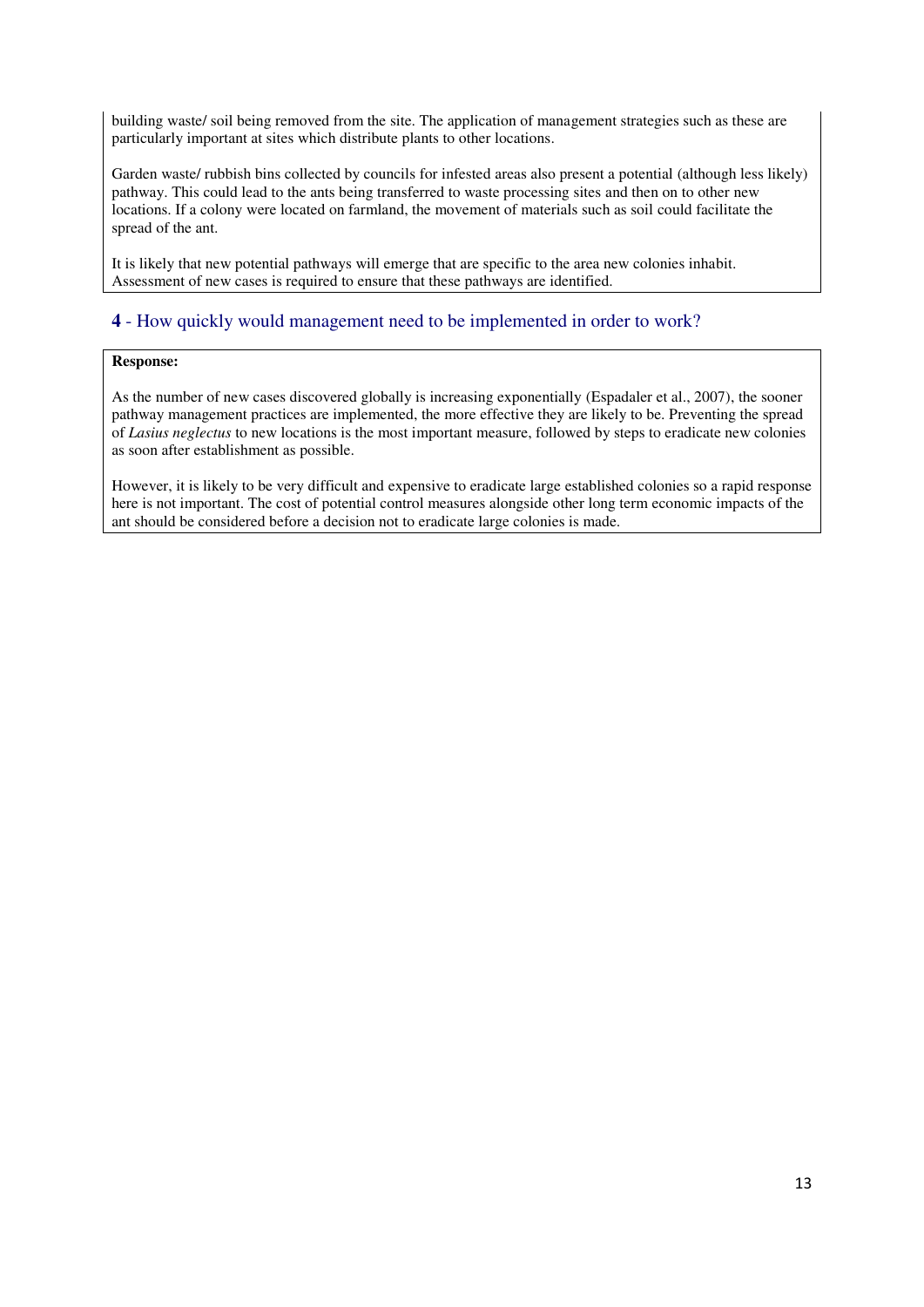## **References**

- Banks, C.J., Macaulay, E.D.M., 1967. Effects of *Aphis fabae* Scop, and of its attendant ants and insect predators on yields of field beans (*Vicia faba* L.). Ann. Appl. Biol. 60, 445–453.
- Bertelsmeier, C., Luque, G.M., Hoffmann, B.D., Courchamp, F., 2015a. Worldwide ant invasions under climate change. Biodivers Conserv 24, 117–128.
- Bertelsmeier, C., Ollier, S., Avril, A., Blight, O., Jourdan, H., Courchamp, F., 2015b. Colony-colony interactions between highly invasive ants. Basic Appl Ecol 17, 106–114.
- Boase, C., 2014. *Lasius neglectus* (Hymenoptera : Formicidae) in the UK : status, impact and management, in: Proceedings of the Eighth International Conference on Urban Pests. pp. 223–228.
- Boomsma, J.J., Brouwer, A.H., Van Loon, A.J., 1990. A new polygynous *Lasius* species (Hymenoptera: Formicidae) from central Europe. Insectes Soc. 37, 363–375.
- Boser, C.L., Hanna, C., Faulkner, K.R., Cory, C., Randall, J.M., Morrison, S.A., 2014. Argentine Ant Management in Conservation Areas: Results of a Pilot Study. Monogr. West. North Am. Nat. 7, 518–530.
- Buckham-Bonnett, P., Aguión, A., Boase, C., Lee, P., Robinson, E.J.H., *in prep*. Evaluating the palatability and toxicity of commercially available pesticides for large scale use on the Invasive Garden ant (*Lasius neglectus*).
- Cremer, S., Ugelvig, L. V, Drijfhout, F.P., Schlick-Steiner, B.C., Steiner, F.M., Seifert, B., Hughes, D.P., Schulz, A., Petersen, K.S., Konrad, H., Stauffer, C., Kiran, K., Espadaler, X., d'Ettorre, P., Aktaç, N., Eilenberg, J., Jones, G.R., Nash, D.R., Pedersen, J.S., Boomsma, J.J., 2008. The evolution of invasiveness in garden ants. PLoS One 3, e3838.
- Cremer, S., Ugelvig, L. V, Lommen, S.T.E., Petersen, K.S., Pedersen, J.S., 2006. Attack of the invasive garden ant: aggression behaviour of *Lasius neglectus* (Hymenoptera: Formicidae) against native *Lasius* species in Spain. Myrmec. Nachr 9, 13–19.
- Czechowska, W., Czechowski, W., 2003. Further record of *Lasius neglectus* Van Loon, Boomsma et Andrasflavy (Hymenoptera:Formicidae) for Warsaw, with a key to the Polish species of the subgenus *Lasius* s.str. Fragm. faun. 46, 195–202.
- Espadaler, X., 1999. *Lasius neglectus* Van Loon, Boomsma & Andrásfalvy, 1990 (Hymenoptera, Formicidae), a potential pest ant in Spain. Orsis 14, 43–46.
- Espadaler, X., Bernal, V., 2007. *Lasius neglectus*. Control Trials. [WWW Document]. URL http://www.creaf.uab.es/xeg/Lasius/Ingles/control.htm (accessed 2.18.16).
- Espadaler, X., Bernal, V., 2015. *Lasius neglectus* a polygynous, sometimes invasive, ant: Distribution [WWW Document]. URL http://www.creaf.uab.es/xeg/lasius/Ingles/distribution.htm (accessed 2.2.16).
- Espadaler, X., Lebas, C., Wagenknecht, J., Tragust, S., 2011. *Laboulbenia formicarum* (Ascomycota, Laboulbeniales), an exotic parasitic fungus, on an exotic ant in France. Vie Milieu 61, 41–44.
- Espadaler, X., Rey, S., 2001. Biological constraints and colony founding in the polygynous invasive ant *Lasius neglectus* (Hymenoptera, Formicidae). Insectes Soc. 48, 159–164.
- Espadaler, X., Rey, S., Bernal, V., 2004. Queen number in a supercolony of the invasive garden ant, *Lasius neglectus*. Insectes Soc. 51, 232–238.
- Espadaler, X., Santamaria, S., 2003. *Laboulbenia formicarum* Thaxt. (Ascomycota, Laboulbeniales) crosses the Atlantic. Orsis 18, 97–101.
- Espadaler, X., Tartally, A., Schultz, R., Seifert, B., Nagy, C., 2007. Regional trends and preliminary results on the local expansion rate in the invasive garden ant, *Lasius neglectus* (Hymenoptera, Formicidae). Insectes Soc. 54, 293–301.
- European Commission 2007/393/EC, 2007. Commission decision of 6 June 2007 concerning the non-inclusion of diazinon in Annex I to Council Directive 91/414/EEC and the withdrawal of authorisations for plant protection products containing that substance.
- Fox, M.G., 2010. First incursion of *Lasius neglectus* (Hymenoptera: Formicidae), an invasive polygynous ant in Britian. Br. J. Ent. Nat. Hist. 23, 259–261.
- Gippet, J.M.W., Mondy, N., Diallo-Dudek, J., Bellec, A., Dumet, A., Mistler, L., Kaufmann, B., 2017. I'm not like everybody else: urbanization factors shaping spatial distribution of native and invasive ants are species-specific. Urban Ecosyst. 20, 157–169.
- Hoffmann, B.D., Luque, G.M., Bellard, C., Holmes, N.D., Donlan, C.J., 2016. Improving invasive ant eradication as a conservation tool: A review. Biol. Conserv. 198, 37–49.
- Hornung, E., Vilisics, F., Tartally, A., 2005. Occurrence of *Platyarthrus schoblii* (Isopoda, Oniscidea) and its ant hosts in Hungary. Eur. J. Soil Biol. 41, 129–133.
- Jolivet, P., 1986. Les fourmis et la télévision. L' Entomol. 42, 321–323.
- Konrad, M., Grasse, A. V, Tragust, S., Cremer, S., 2015. Anti-pathogen protection versus survival costs mediated by an ectosymbiont in an ant host. Proc. Biol. Sci. 282, 20141976.